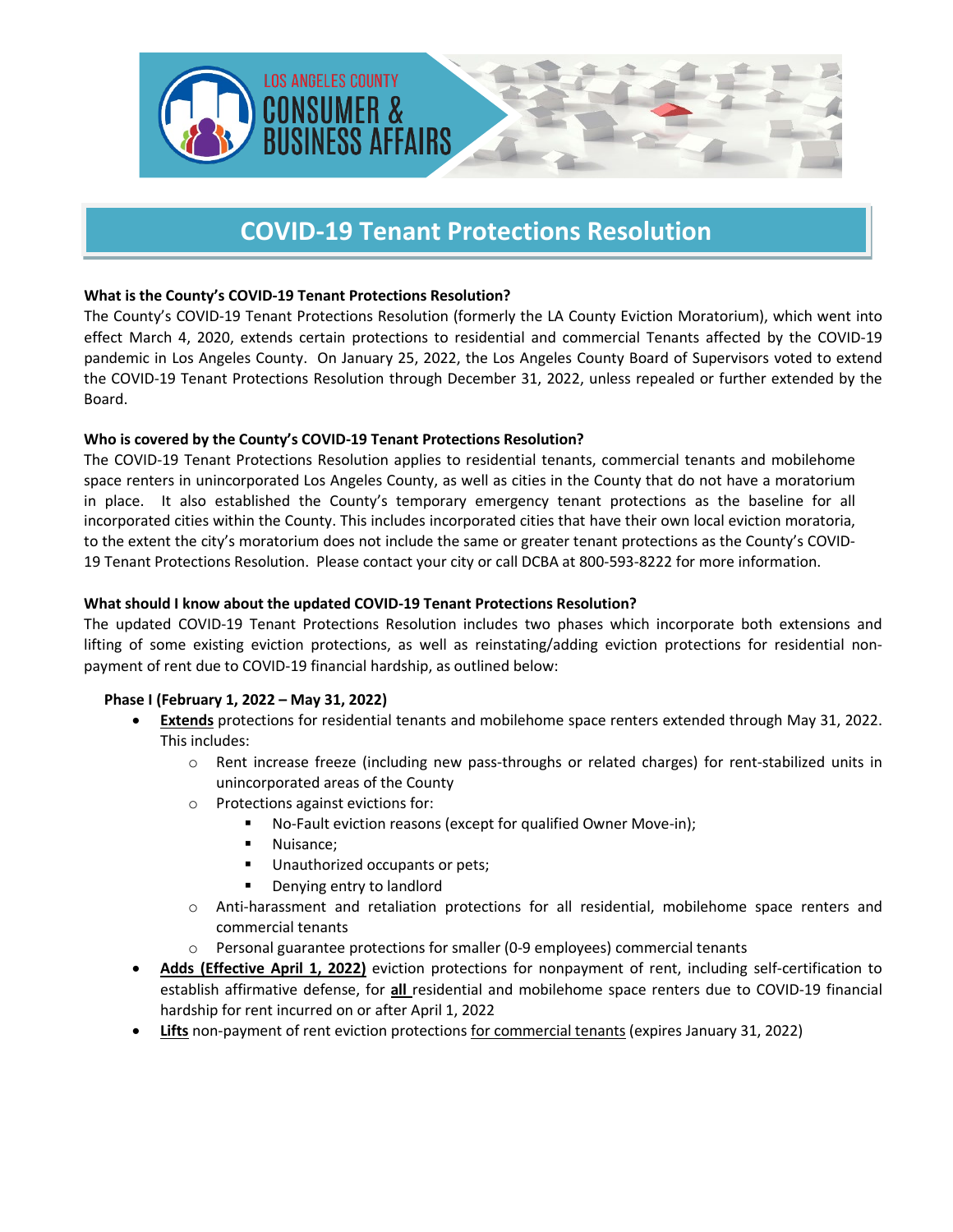## **Phase II (June 1, 2022 – Dec. 31, 2022)**

- **Extends** protections for residential tenants and mobilehome space renters continued through December 31, 2022:
	- o Rent increase freeze (including new pass-throughs or related charges) for rent-stabilized units in unincorporated areas of the County
	- o Protections for:
		- No-Fault eviction reasons (except for qualified Owner Move-in);
		- **Nuisance;**
		- **Unauthorized occupants or pets**
	- o Anti-harassment and retaliation protections for all residential, mobilehome space renters and commercial tenants.
	- o Personal guarantee protection for smaller (0-9 employees) commercial tenants
- **Amends (Effective June 1, 2022)** eviction protections for nonpayment of rent, including self-certification to establish affirmative defense, for households with income at or **below 80% Area Median Income (AMI) ONLY** due to COVID-19 financial hardship for rent incurred on or after April 1, 2022.
- **Lifts** the following protections:
	- $\ominus$  Protections against eviction for denying entry to landlord, except when the entry constitutes harassment.
	- $\ominus$  Owner Move-Ins:
		- Removes the purchase date (6/30/2021) requirement; and
		- Requirement that tenants not be financially impacted by COVID-19 for Owner Move-Ins to be allowed

## **Does this mean Tenants don't need to pay rent?**

No. The County's COVID-19 Tenant Protections Resolution does **not** cancel or stop the rent from being owed, or stop the accumulation of rent that is owed during the protections period. Tenants should pay if they can and are encouraged to work out a payment plan with their landlord during and after the termination of the COVID-19 Tenant Protections Resolution. Even if a Tenant is eligible for protection from eviction under local and state law, a landlord can sue a Tenant to collect any rent that is owed.

#### **What should a Tenant do if they cannot pay rent?**

Tenants and Landlords should immediately apply for the CA COVID-19 Rent Relief Program, which helps incomeeligible households with both for past due and future rent payments rent and utilities. Tenants are especially urged to apply to the program, as they may be more protected from eviction. Income-eligible applicants may qualify regardless of immigration status and will not be required to show proof of citizenship. Most areas in the County are covered by the State's COVID-19 Rent Relief Program. Visit [housingiskey.com](https://housing.ca.gov/) to determine which program is right for you and to apply for assistance.

**Do residentials Tenants have to do anything to be protected against eviction if they are unable to pay rent?** As of February 1, 2022, commercial Tenants are no longer protected from eviction due to nonpayment of rent.

Beginning April 1, 2022 through May 31, 2022 (Phase I), **all** residential tenants and mobilehome space renters are protected under the County's COVID-19 Tenant Protections Resolution for nonpayment of rent due to COVID-19 financial hardship for rent incurred on or after April 1, 2022. Tenants must notify their landlord within seven (7) days of the rent being due, unless extenuating circumstances exist.

Beginning June 1, 2022 (Phase II), the protections for nonpayment of rent due to COVID-19 financial hardship, and self-certification, will apply **ONLY to tenant households with incomes at or below 80% Area Median Income (AMI)**. Tenants may still be protected against eviction for nonpayment before April 1, 2022 under previous State eviction protections if they met repayment requirements and applied for the state' rent relief program. Please visit: [http://www.housing.ca.gov](http://www.housing.ca.gov/) for more information.